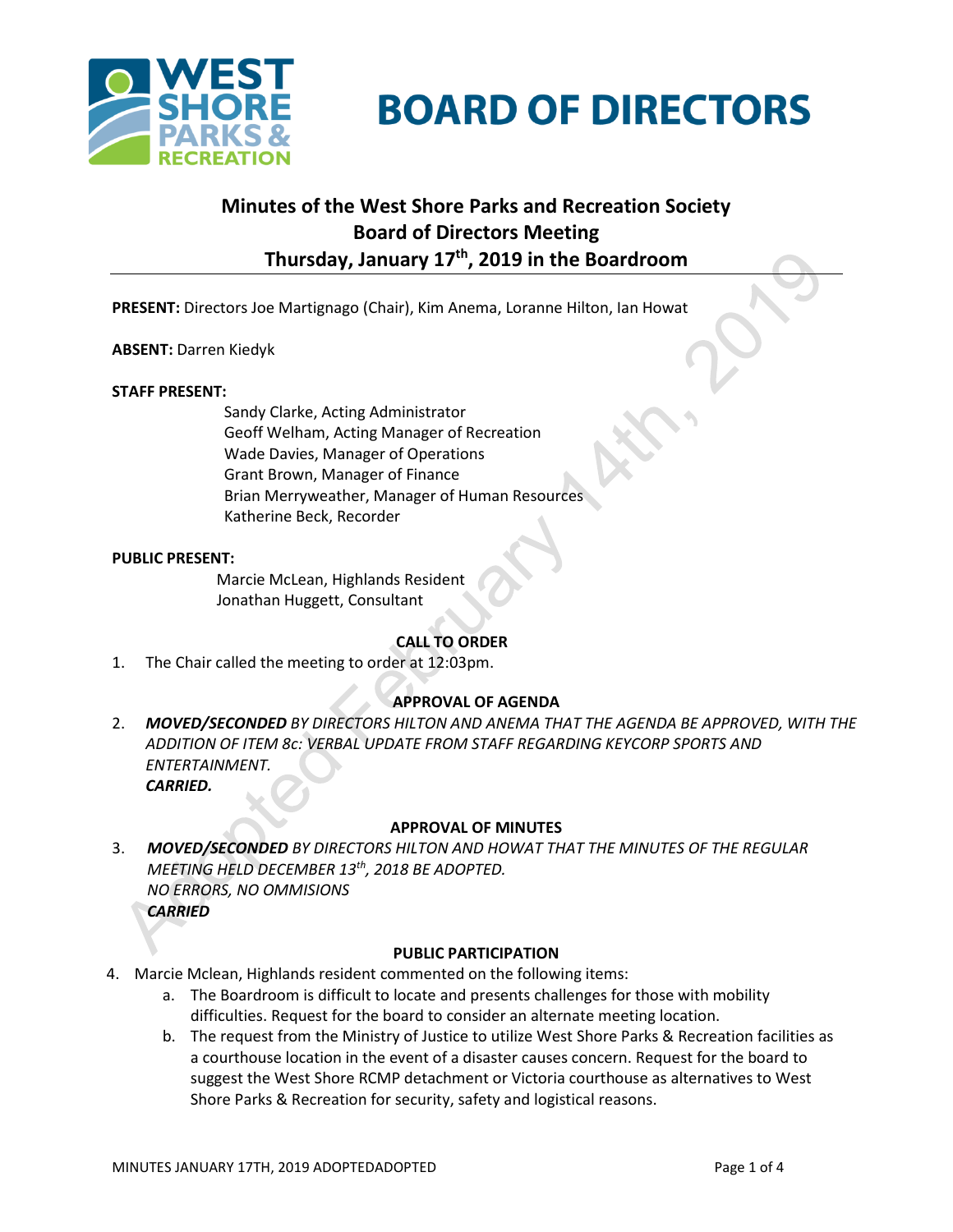The chair thanked Ms. Mclean for her attendance and comments.

#### **CHAIR'S REMARKS**

5. N/A

## **STANDING COMMITTEES**

6. N/A

# **OLD BUSINESS**

7. N/A

#### **NEW BUSINESS**

## 8. **a) Surplus MFA Funds from Capital Use on Public Library**

*Manager of Operations Wade Davies commented on the following:* In 2014 the CRD transferred \$105,197.20 to West Shore Parks & Recreation to be allocated to major library reconditioning projects. These funds were an overage in payment from municipal owners of the library from when it was initially built.

The recommendation from staff is to allocate the funds to the replacement of the library roof planned for 2019.

*MOVED/SECONDED BY DIRECTORS HOWAT AND HILTON THAT \$105,197.20 BE ALLOCATED TO THE ROOF REPLACEMENT OF THE LIBRARY AS OUTLINED IN THE LETTER FROM THE CRD IN 2014. CARRIED*

# *b) Keycorp Sports and Entertainment*

*Acting Administrator Sandy Clarke commented on the following:*

West Shore Parks & Recreation staff have been approached by Keycorp Sports and Entertainment with two requests pertaining to the Q! Centre. Given the review that is underway, staff would like direction from the board before responding.

The first request is to host a concert event in the Q! Centre in April. The second request is for the sale of additional advertising in the Q! Centre, specifically in the lobby. Typically requests for signage in addition to what is outlined in the current Lease Agreements would be brought to the Board Lease Agreement committee for consideration.

There was discussion among the Directors on how to proceed with this request.

*MOVED/SECONDED BY DIRECTORS HOWAT AND ANEMA THAT STAFF DENY THE REQUEST FOR ADDITIONAL ADVERTISING IN THE Q! CENTRE UNTIL THE CONSULTANT'S REVIEW HAS BEEN COMPLETED.*

*There was further discussion among the directors of the implications of delaying a decision about the request until the review was complete.*

*ALL OPPOSED DEFEATED*

*MOVED/SECONDED BY DIRECTORS ANEMA AND HILTON THAT STAFF WRITE A REPORT OUTLINING THE ADDITIONAL ADVERTISING REQUESTS MADE BY KEYCORP SPORTS AND ENTERTAINMENT AND PRESENT THIS INFORMATION FOR CONSIDERATION AT THE NEXT BOARD MEETING. CARRIED.*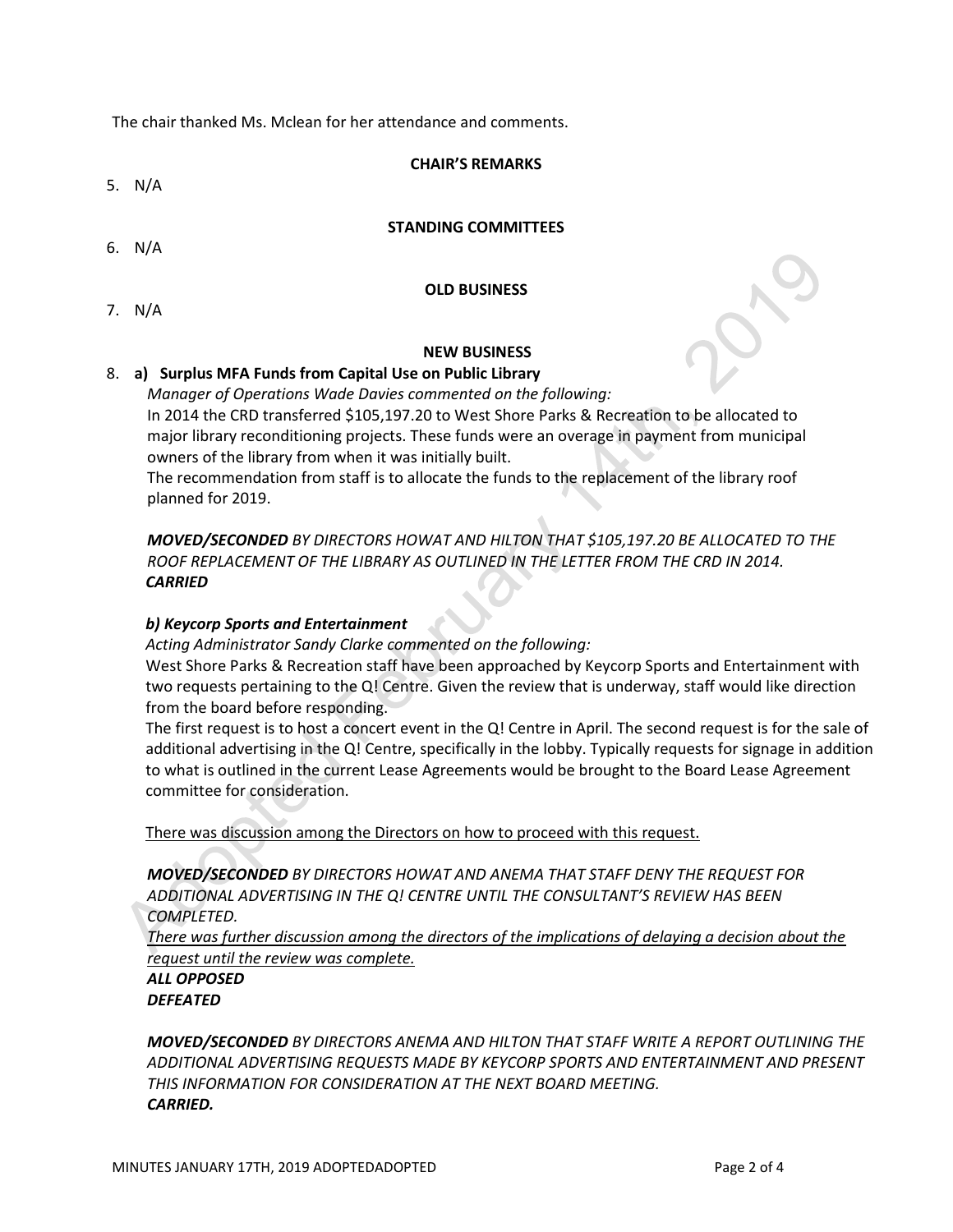Ms. Mclean, Highlands resident, inquired about the tendering process for events held at the Q! Centre, and the opportunity for multiple groups to put forward requests for use of the space.

The chair thanked Ms. Mclean for her comments, and staff provided additional information on how requests for facility use are received by West Shore Parks & Recreation.

## **FOR INFORMATION**

#### 9. **a) Administrator's Report**

*Sandy Clarke, Acting Administrator highlighted the following:*

The Management team is currently undertaking a review of West Shore Parks & Recreation's policy manual. An inventory has been completed, and a priority rating attached to those policies most in need of review and updating. The review will include the creation of new policies as needed.

The Health & Safety Committee has updated their facility Health & Safety inspection process to include the use of an app called iAuditor to perform safety inspections. This will allow for increased consistency in how inspections and follow up are performed.

Recruitment is currently underway for the replacement of the Acting Aquatic/Fitness Coordinator position. The position has been posted as a 6 month term position so staffing structure can be assessed once the consultant's review is complete.

Operations staff have been working diligently on the Investing in Canada infrastructure Program Grant application. An exciting portion of the project was inclusion of recommending energy upgrades which will reduce the consumption of electricity and natural gas in the facility considerably.

Operations staff will be very busy with several major projects throughout 2019 including the JDF multipurpose room roofs, pool liner and pool air handling unit. These projects are all in the major repair and maintenance budgets, with 2 of them being carried forward from 2018.

The 2018 Winter Wonderland Skate was another huge success. Despite a date change to accommodate the 2019 IIHF World Junior Hockey Championship, the JDF Arena hosted 15 school groups, 11 private rental groups, and 5 public skates between December 19 and 23.

WSPR, along with Seaparc Recreation were successful in acquiring a \$50,000 grant called "Physical Literacy 4 Communities" through the Sport 4 Life organization. Staff are working towards building awareness and understanding about Physical Literacy at all levels of the organization and the grant provides funding for this purpose.

The first day of registration for the Winter 2019 Activity Guide was on December 6, 2018. 66% of these registrations were completed online, compared to 54% registrations occurring online for the first day of Winter 2018 registration. Total gross revenue from course registrations for the first day of Winter 2019 registration was \$111,455, compared to \$76,985 for Winter 2018. Pass sales statistics were also strong for 2018.

The 2019 IIHF World Junior Hockey Championship training camp exhibition games and team practices went very well in the Q! Centre, and Hockey Canada was very happy with the facility. All of the